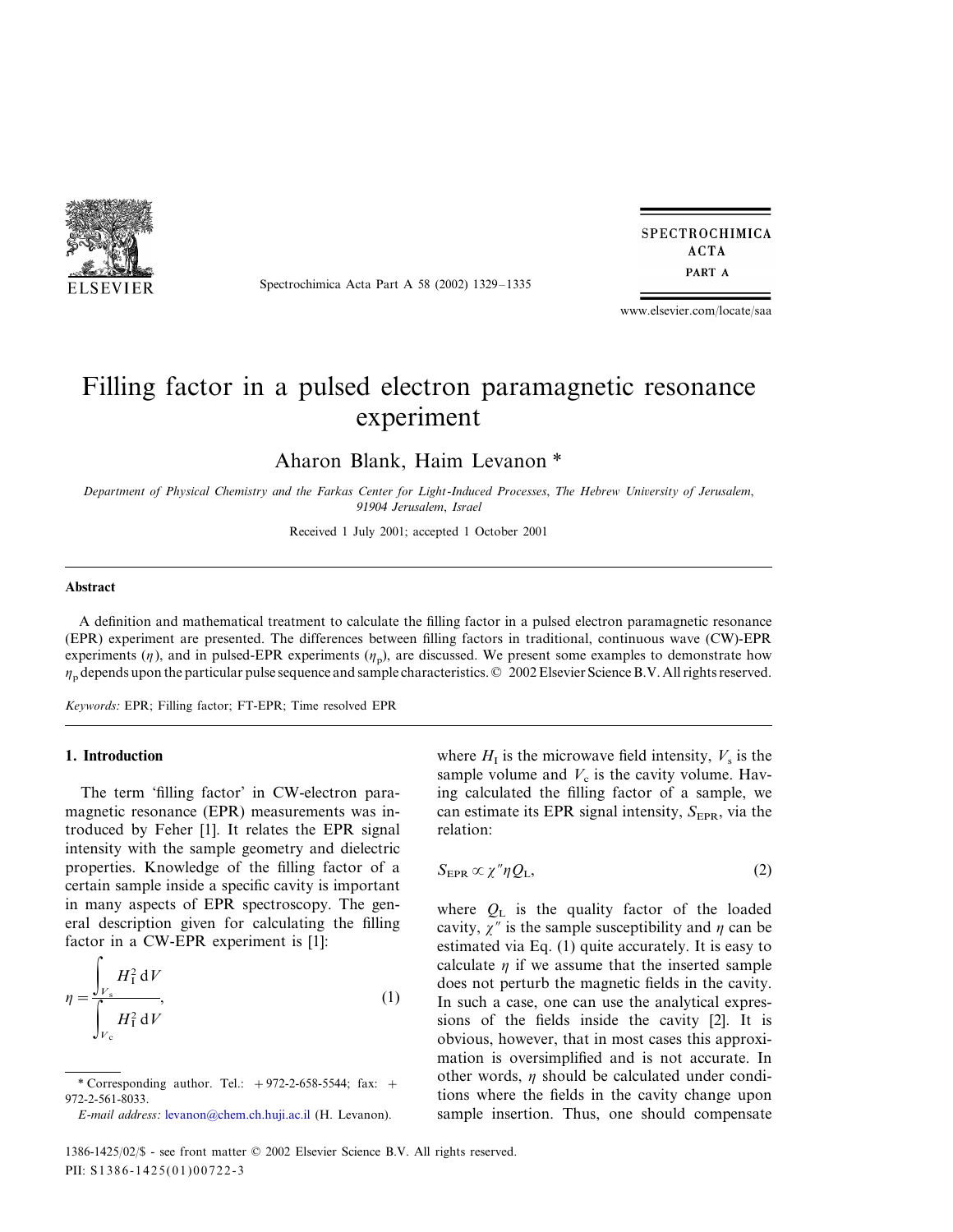the analytical expression for  $\eta$  by semi-empirical methods [3,4], or by calculating the fields' distribution by numerical calculations [5]. In terms of Eq. (2), it is evident that  $\eta$  is very important with respect to the signal-to-noise ratio [1], optimal sample size [1,2], and quantitative measurements of the number of spins in a given sample  $[5-7]$ . Despite the increase in EPR data employing pulsed-EPR or Fourier transform EPR (FT-EPR), we have realized that the relevant filling factor has not yet been treated in these types of experiments. This might be due to the fact that pulsed-EPR is relatively new and has not been employed much in quantitative work on magnetization measurements. It is noteworthy that pulsed-NMR, although much more mature, still uses the conventional CW filling factor definitions, mainly because of the fact that the wavelength is much larger than the dimensions of the 'cavity' used, and thus the fields, in term of magnitude and phase, are rather homogenous. In EPR, however, the cavity's dimensions are larger than the wavelength, and variations of field amplitudes and phases must be considered as well. It is evident, therefore, that the CW treatment cannot be applied to the pulsed case.

Several publications are related to some aspects of signal intensity, which are unique in pulsed experiments. Based on the amplitude of the magnetization generated in the *xy* plane, Bowman [8] has treated the case of signal intensity in pulsed EPR, by taking into account the pulse length and microwave frequency. His method can be applied to many pulse sequences in a general way, by employing the Jaynes [9] and Bloom [10] treatment in NMR experiments. However, Bowman's approach lacks the relationship between the position of the *xy* magnetization in the cavity to the efficiency of it's coupling to the detector outside the cavity. This point shall be further clarified in the next chapter. Recent publication by Eaton and co-workers [11] calculated the EPR signal intensity obtained in a two-pulse Hahn echo experiment. The later treatment is very accurate and takes into account both the *xy* magnetization distribution and the coupling of this magnetization to the detector. Nevertheless, their study is restricted to the two-pulse Hahn echo experiment, without elaborating on the difference between the pulsed- and CW-EPR methods.

Recently, we have developed an experimental method, which requires the evaluation of the relative contributions to the overall pulsed-EPR signal intensity from different parts of a sample in a rectangular cavity [5,12]. The detailed treatment of the problem discussed in Ref. [12] is presented here. It is an extension of the studies described in Refs. [8,11] and is based on a new approach, which can be applied to the most common pulse sequences. In particular, it is useful in many lightinduced FT-EPR experiments. This method allows one to evaluate the signal intensity via the filling factor  $(\eta_p)$ , described in this paper, in a pulsed experiment. We will present some examples, which will better clarify the difference between CW and pulsed-EPR filling factors.

## **2. Filling factor in pulsed-EPR experiments**

Every pulse experiment consists of at least two stages: (a) excitation by a particular pulse sequence; and (b) free induction decay (FID) or echo detection. In the first stage, magnetization is created in the *xy* plane in the laboratory frame (where the *z*-axis is the direction of the DC magnetic field), and in the second stage, the precessing magnetization in the  $xy$  plane,  $M_{xy}$ , generates magnetic fields, which induce a voltage in the detector. For such an experimental setup an analogous term to the filling factor in the CW case should be considered. The pulsed-EPR filling factor should be a proportional parameter, which is specific for sample geometry and dielectric properties. Therefore, the pulsed-EPR signal intensity following a pulse sequence should be reflected by  $\eta_{\rm n}$ . In other words, we would like to present an analogous expression to Eq. (2), which should be applicable to the pulsed-EPR case. With respect to the two stages in each pulsed-EPR experiment mentioned above, we can divide  $\eta_p$ calculation into two parts, namely excitation and detection. Following a specific pulse sequence in the first part, we must calculate the amount of precessing magnetization in the *xy* plane of the laboratory frame of reference. This oscillating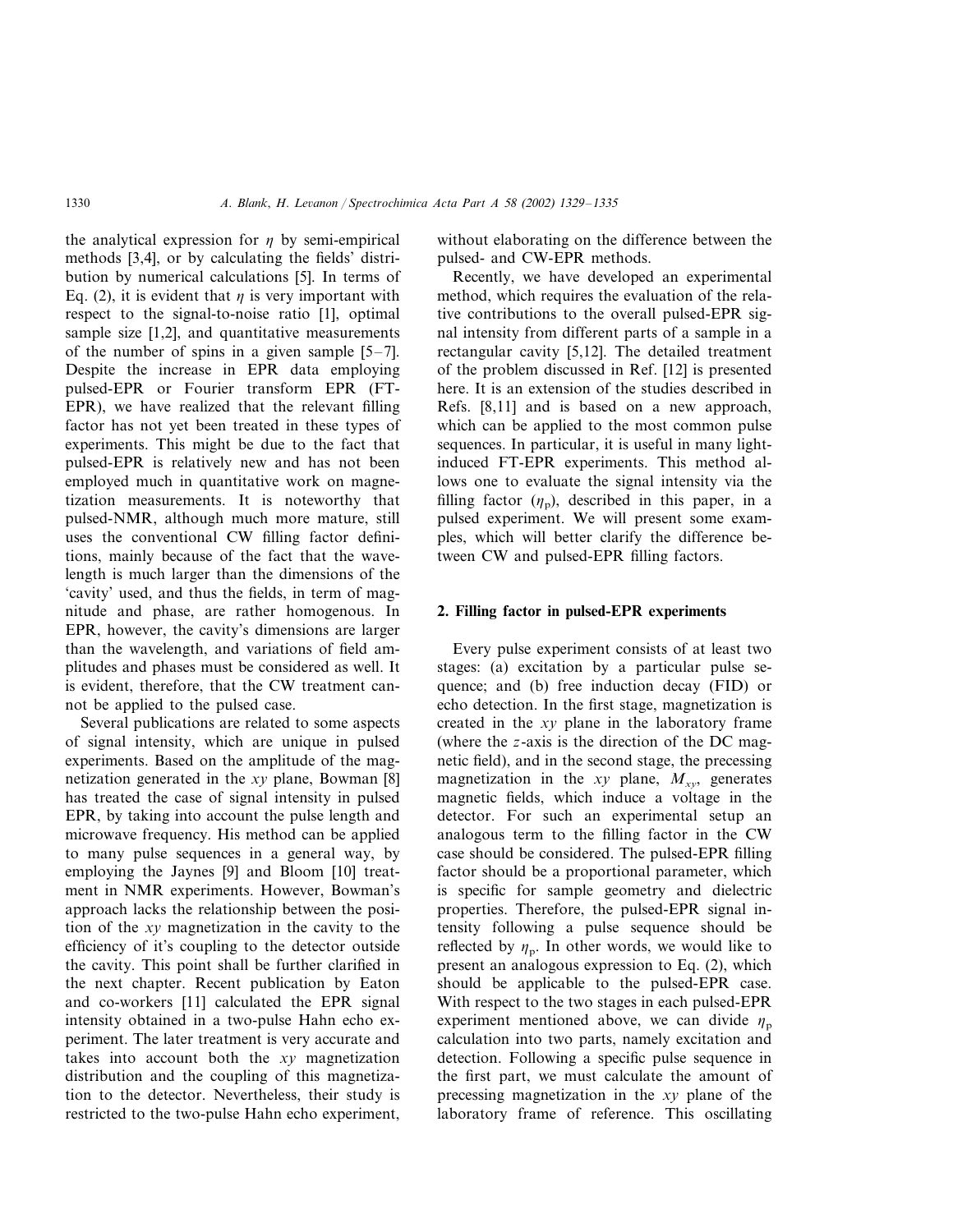magnetization will probably vary along the sample. For example, in a one-pulse experiment, the FID signal results from the oscillating magnetization in the cavity. Because of the inhomogeneous microwave field along the sample, different parts of the sample will experience different flip angles, and the oscillating magnetization will differ along the sample. In the second part, we must evaluate the signal at the detector induced by  $M_{yy}$ . Again, it is evident that if we take the same amount of rotating magnetization and place it first at the center of the cavity, and then near the cavity's walls, a much smaller voltage will be generated in the detector in the later case.

In the first part, we evaluate  $M_{xy}$  at different parts along the sample. The distribution of  $M_{xy}$  in the sample depends on the specific pulse sequence used, and should be calculated accordingly. In order to present simple and closed form expressions, the calculation of  $M_{xy}$  is made with several simplified assumptions for the pulsed case. For example, in a single pulse FID experiment, employing a rectangular cavity (Fig. 1), we can estimate the rotating magnetization distribution as:

$$
M_{xy}(x', y', z') = M_0^{\text{FID}} \sin \theta,\tag{3}
$$

where  $\theta$  is the flip angle between the total magnetization vector  $M$  and the laboratory *z*-axis, given by:

$$
\theta = \frac{H_{1x}(x', y', z')}{H_{1x'}^{\max}} \frac{\pi}{2},\tag{4}
$$



Fig. 1. A rectangular cavity for pulsed-EPR experiments. The *xyz* coordinate system is the laboratory frame of reference, where *z* is the direction of the external magnetic field, and  $x'y'z'$  is the conventional frame of reference for a rectangular EPR cavity. The dimension of the cavity along the  $x'$ -axis is  $a$ , and the dimension of the cavity along the *z*--axis is *d*.

where  $H_{1x}^{\text{max}}$  is the microwave magnetic field at the center of the cavity, which is assumed to correspond exactly to a  $\pi/2$  pulse. Eq. (4) is exact for on-resonance excitation. It is also a very good approximation for off-resonance excitation in FT-EPR experiments where the spectrum is narrow. If we assume that the magnetic fields in the cavity do not change with sample insertion, we can combine Eqs. (3) and (4) and use the analytical expression for  $H_{x}$  inside the cavity, [13] to obtain:

$$
M_{xy}(x', y', z')
$$
  
=  $M_0^{\text{FID}} \cdot \sin \left\{ \sin \left( \frac{\pi x'}{a} \right) \cos \left( \frac{2\pi z'}{d} \right) \frac{\pi}{2} \right\},$  (5)

where  $M_0^{\text{FID}}$  is the absolute value of the total magnetization at equilibrium, and *a* and *d* are the cavity's dimensions (Fig. 1). It is noteworthy that in these calculations we assume the existence of a homogenous sample with respect to spin concentration. For on-resonance, or near-resonance single pulse excitation along the laboratory *x*-axis,  $M_{xy}$  will lie along the *y*-axis only, but may exhibit different phases, i.e. it can be negative or positive.

The same approach can be applied to the case in which  $M_{yy}$  is a consequence of a two pulse sequence, e.g. Hahn echo. In such a case, the refocused echo magnetization along the *y*-axis will be [11]:

$$
M_{xy}(x', y', z') = M_0^{\text{echo}} \cdot \sin^3 \left( \frac{H_{1x}(x', y', z')}{H_{1x}^{\text{max}}} \frac{\pi}{2} \right), \tag{6}
$$

and again, as in Eq. (5), by assuming no change in the magnetic fields due to the sample insertion, we obtain:

$$
M_{xy}(x', y', z')
$$
  
=  $M_0^{\text{echo}} \cdot \sin^3 \left\{ \sin \left( \frac{\pi x'}{a} \right) \cos \left( \frac{2\pi z'}{d} \right) \frac{\pi}{2} \right\}.$  (7)

The above examples provide a simplified calculation of  $M_{xy}$  distribution along the sample volume. In general, the flip angle in a specific position should be calculated numerically by taking into account the magnitude of the magnetic fields at each point in the cavity, with the sample inserted in it [5]. In most pulse sequences, the method of Jaynes [8,9] can be used to have the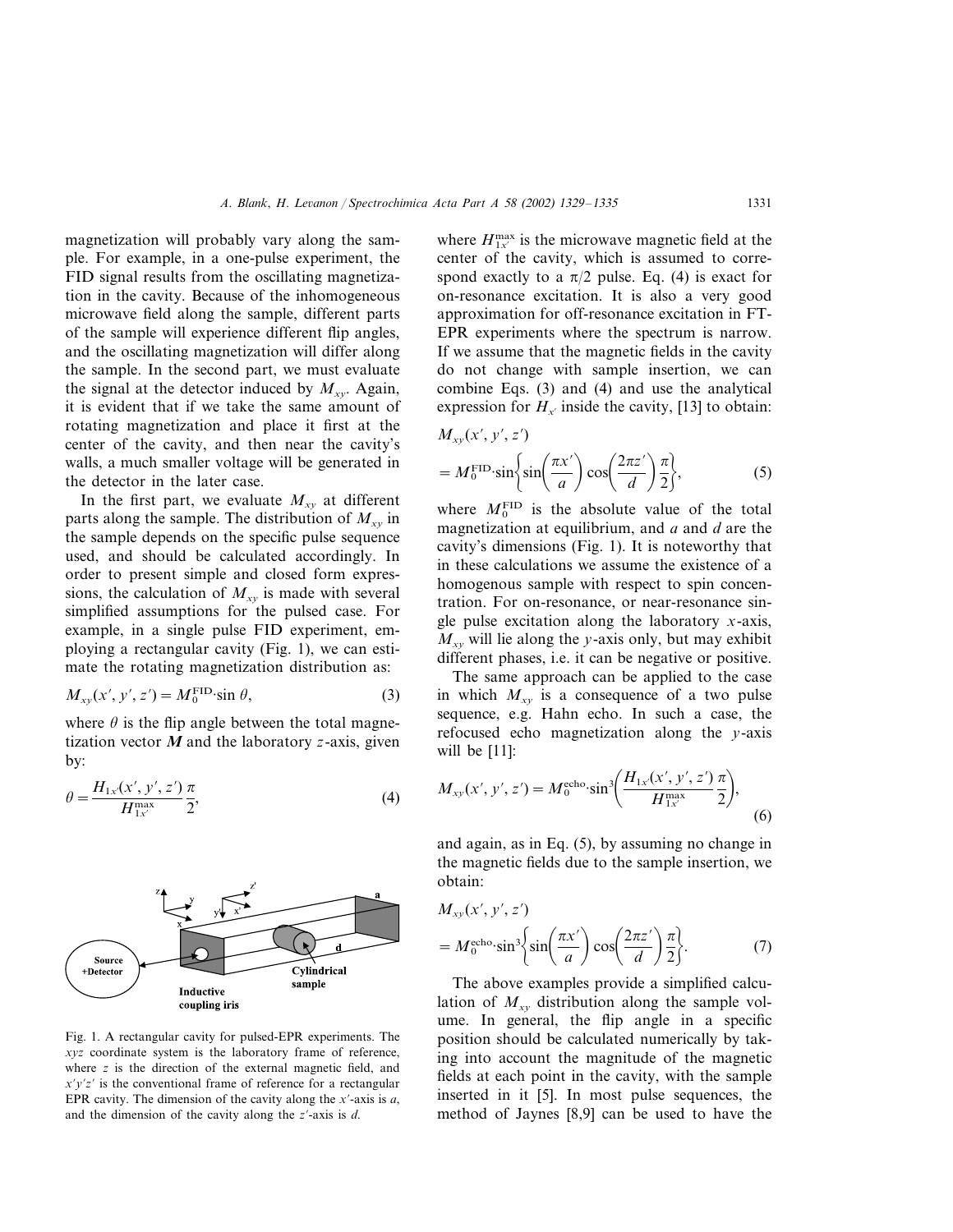exact expressions for  $M_{xy}$ . In more complex spin systems, a full density matrix approach should be employed [14], taking into account that  $M_{xy}$  is a complex number with an out-of-phase magnetization along the *x*-axis.

Following the excitation part treated above, we shall now discuss the detection part, which involves the calculation of the EPR signal from the precessing magnetization, in the laboratory *xy* plane, where  $M_{xy}$  is placed at various sites inside the cavity. In terms of the electromagnetic problem to be solved, we consider a rotating magnetic unit dipole source in an empty cavity, which radiates inside and outside the cavity [15]. The rotating dipole induces local oscillating magnetic fields, which propagate towards the detector. These local fields can be represented as two linear sources, one along the cavities  $x'$ -axis and one along the cavities *z'*-axis, whose intensities are out-of-phase by  $\pi/2$  (notice that the magnetization precesses in the *x'z'* plane).

treatment must be applied to each point in the sample. Thus, assuming there is a homogenous equal distribution of rotating  $M_{xy}$  in the entire sample volume, the voltage (i.e. the EPR signal) in a linear receiver will be proportional to: *S*EPR

$$
\propto \left| \int_{V_s} (H_{1x}(x', y', z') + H_{1z}(x', y', z') e^{i\pi/2}) dV \right|, \tag{8}
$$

where the magnetic fields in the integral are those induced by a source outside the cavity while the sample is inserted.

Eq. (8) assumes a homogeneous precessing magnetization of unit value over the entire sample volume. In practice,  $M_{xy}$  distribution in not homogeneous and Eq. (8) should be modified to include this inhomogeneity (Eqs. (5) and (7)). In such a case, the normalized expression with respect to the maximum magnetic field, magnetization, and sample volume is:

$$
S'_{\text{EPR}} \propto \eta_{\text{p}} = \frac{\left| \int_{V_{\text{s}}} (H_{1x}(x', y', z') + H_{1z}(x', y', z') e^{i\pi/2}) M_{xy}(x', y', z') dV \right|}{H_1^{\max} M_{xy}^{\max} V_{\text{s}}},\tag{9}
$$

In order to estimate the relative contribution to the signal at the detector from the precessing magnetization at various parts of the cavity, we will use the reciprocity theorem of electromagnetic fields [16]. Briefly, this theorem states that if a certain voltage source, at point A, generates fields at a point B, then by removing the source, the fields at point B will generate the same voltage as the original source at point  $A<sup>1</sup>$ . Thus, in order to complete our second part of calculating  $\eta_p$ , we must first calculate the magnetic fields inside the cavity with the sample inserted in it [5]. These magnetic fields vary in magnitude and phase along the sample. Using the reciprocity theorem, we can deduce that the different magnetic fields we have calculated represent exactly the different weights, with respect to the voltage that a precessing magnetization generates in the detector. This where we have divided our answer by the maximum magnetic field, magnetization and sample volume to obtain a dimensionless factor.

The integral in Eq. (9) can only be solved numerically. Nevertheless, we can write down a closed-form expression for the various pulse sequences, assuming that the magnetic fields do not change with sample insertion into the cavity. Substituting in Eq. (9) the analytical expressions for  $H_{1x}$  and  $H_{1z}$  [13] and  $M_{xy}$  (Eq. (5)) gives the following equation for  $\eta_p$  in the case of a onepulse FID experiment:

$$
\eta_{\rm p} = \frac{1}{V_{\rm s}} \left| \int_{V_{\rm s}} \left\{ \frac{1}{\left[1 + (d/2a)^2\right]^{1/2}} \sin\left(\frac{\pi x'}{a}\right) \cos\left(\frac{2\pi z'}{d}\right) + \frac{1}{\left[1 + (2a/d)^2\right]^{1/2}} \cos\left(\frac{\pi x'}{a}\right) \sin\left(\frac{2\pi z'}{d}\right) e^{i\pi/2} \right\} \right|
$$

$$
\sin\left\{ \sin\left(\frac{\pi x'}{a}\right) \cos\left(\frac{2\pi z'}{d}\right) \frac{\pi}{2} \right\} dV \left| \tag{10}
$$

A similar expression can be obtained for the 2-pulse Hahn echo or any other pulse sequences.

<sup>&</sup>lt;sup>1</sup> An example of this principle applied in magnetic resonance is the energy of two interacting magnetic dipoles (the dipolar interaction).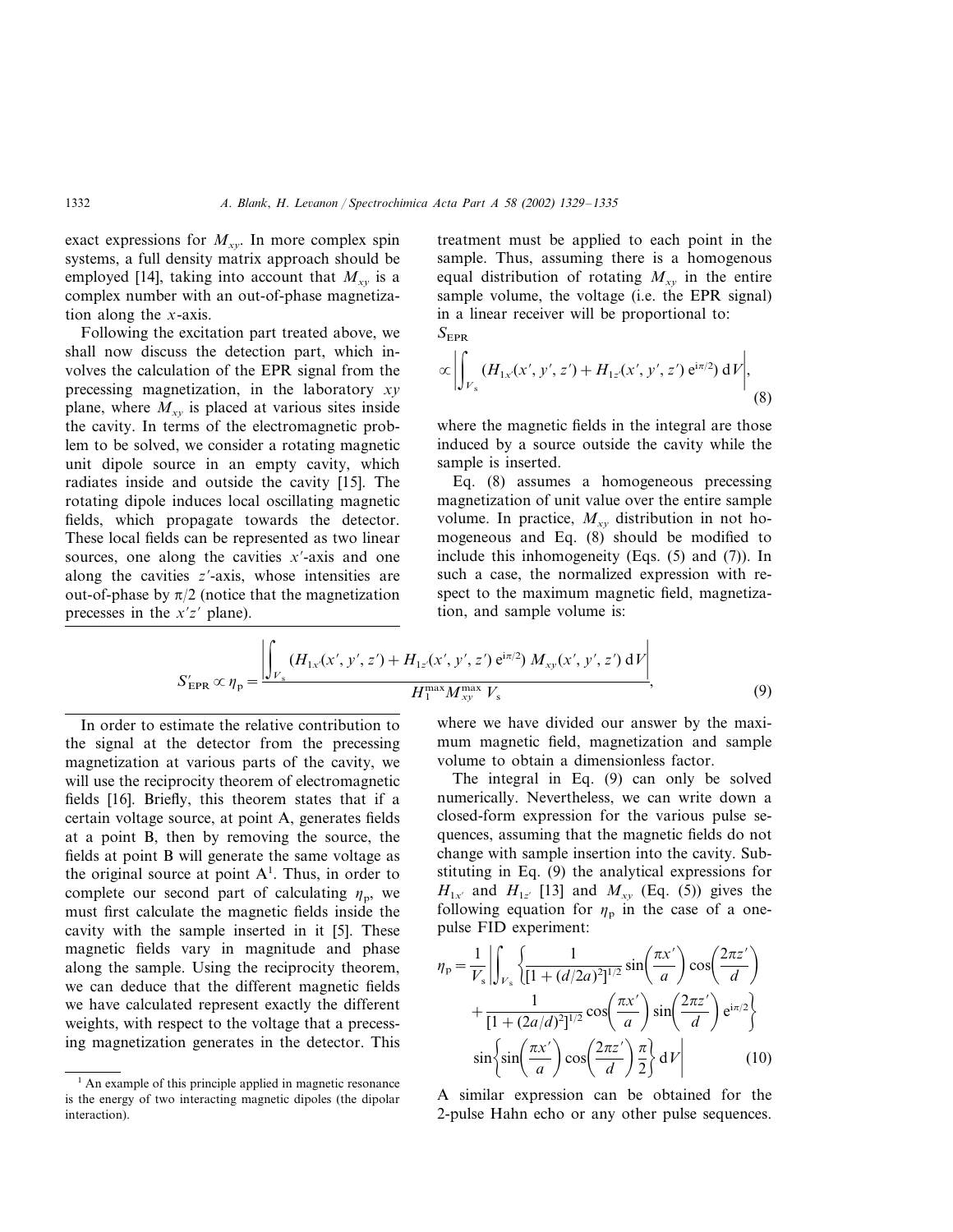

Fig. 2. Functional dependence of  $\eta$  (dashed) and of  $\eta_p$  (solid) upon sample radius ( $r^2$ ). The filling factor increases with sample size. The numerical calculation of  $\eta_p$  was carried out by employing our recently published algorithm [5] combined with Eq. (9). The dashed line represents an  $r^2$  linear dependence, which corresponds to the CW case [2].

When the unperturbed fields' approximation due to sample insertion does not hold, one should carry out a numerical calculation to determine the electromagnetic fields inside the cavity with the sampleinserted [5]. It should be noted that even in more complex pulse sequences, the same algorithm for  $\eta_p$ still holds and Eq. (9) should be used with a quantum mechanical calculation of  $M_{xy}$  [14], as discussed above.

There are several important differences, between the filling factors obtained for the CW- and pulsed-EPR experiments. In the CW case (for critically coupled cavity),  $\eta$  is a normalized and dimensionless figure ranging between 0 and 1, which increases monotonously as the sample size increases. On the other hand,  $\eta_p$  cannot be normalized to be within the range 0–1, and its magnitude is dependent on the coupling parameters of the cavity. Moreover, it does not necessarily increases monotonously; different regions of the sample may contribute to the signal with opposite phases, with the net result of reducing the signal at the detector. An additional important aspect of  $\eta_p$  is that it does not obey Eq. (2). For example, a decrease in the *Q*-factor of the cavity will not necessarily result in a decrease in the EPR signal. This is due to the fact that the coupling between the cavity and the waveguide may also change; e.g. in the case of overcoupling, the signal may increase.

An important factor, which should be considered in the calculation of  $\eta_p$ , is the possibility of nonideal pulses. Non-ideal pulses may result, for example, in a situation where the angle of flipping for a  $\pi/2$  pulse is more than 90 $\degree$  in the center of the cavity. This would therefore, result in an error in the calculation of  $\eta_p$ , and most of the signal would arise from the peripheral sections of the cavity rather than from the center of the cavity. Thus, there is considerable importance of accurate setting of the cavity for exact angle flipping at the center using point-like sample.

We shall provide the reader with an example regarding the differences between  $\eta$  and  $\eta_p$  with respect to changes in the sample size. It has been shown [2] that when  $2a = d$ ,  $\eta$  for the CW case can be expressed in a closed form where it is proportional to the sample volume, i.e.  $r^2$ . Fig. 2 shows  $\eta_p$  for a single pulse FID experiment, as a function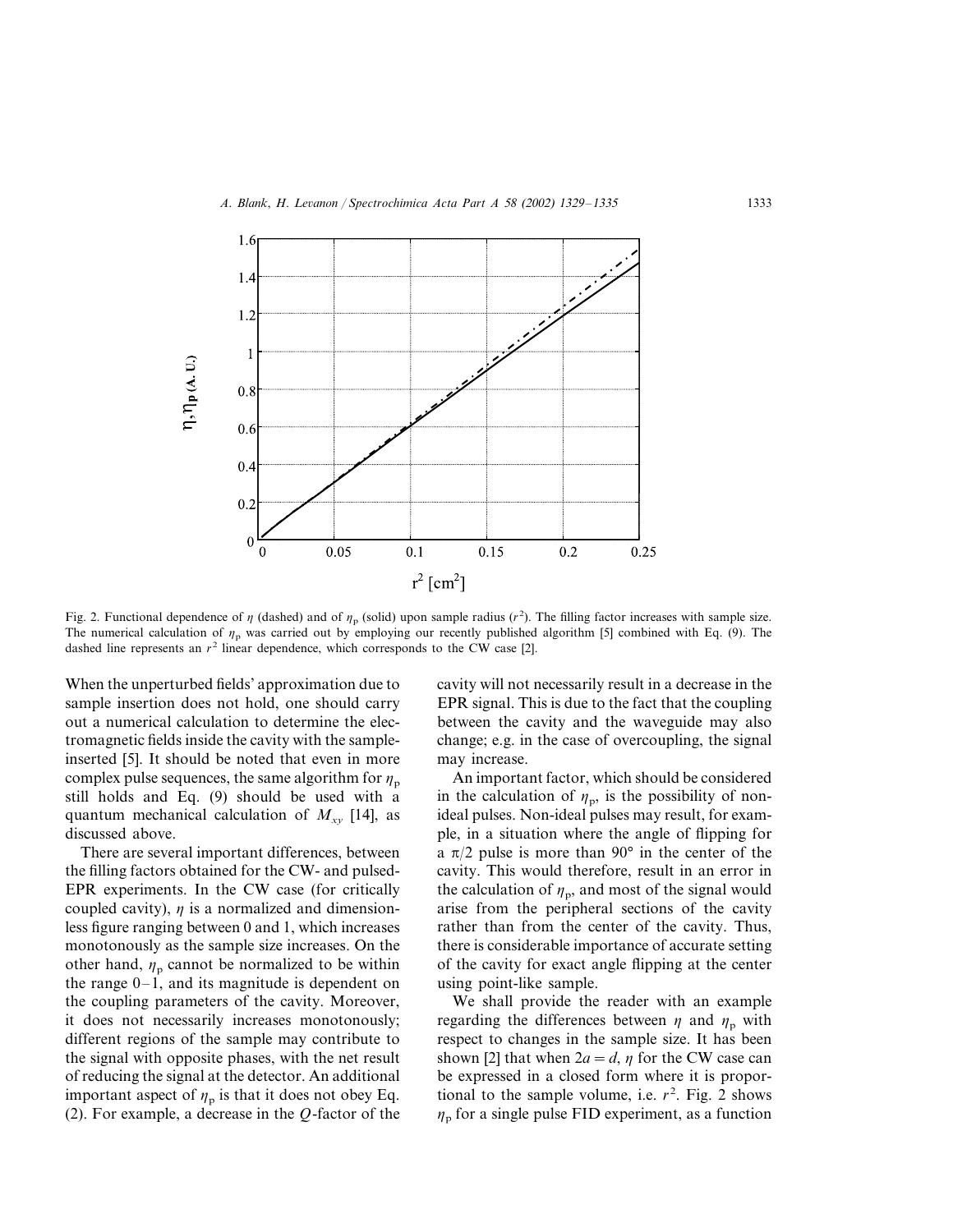of  $r<sup>2</sup>$  (sample radius). The calculation was performed by employing Eq. (10) for X-band frequency and cavity's dimensions of  $2a = d = 7$  cm. Inspection of the curves indicate that because of the destructive interference effect,  $\eta_{\rm p} < \eta$ , particularly for large values of  $r^2$ . In a multi-pulse sequence, the difference between  $\eta$  and  $\eta_p$  increases. In addition to the above arguments, we should also consider the relative contribution of different sample points along the *x*-axis. As the number of pulses in the sequence increases, the relative contribution of the 'peripheral' regions of the sample to the relevant EPR signal is reduced substantially. This is different from the CW-case, where the contributions from different regions of the sample are nearly fixed and do not drop as fast as we move from the center of the cavity. This case is exemplified in Figs. 3 and 4. It can be seen that for a single pulse sequence, the relative importance of the 'peripheral' sites on the sample with respect to the overall EPR signal is even greater than in the

CW case. However, the more pulses employed in the sequence, the less important these peripheral sections become. It is also noted that the differences between  $\eta$  and  $\eta_p$  are small in the center of the sample.

## **3. Conclusions**

We have presented a definition of  $\eta_{\rm p}$  and its mathematical derivation in a pulsed-EPR experiment. Although we have mainly concentrated on rectangular EPR cavities, the method can be applied to any cavity. This factor depends on quite a few parameters, which exceed those in the CW case, and therefore, is much less 'universal' in its definition and calculation. For example,  $\eta_p$  depends upon the specific pulse sequence employed and the matching parameters of the cavity, factors that are not relevant for the CW-EPR case. Nevertheless,  $\eta_p$  is important for calculation of the



Fig. 3. Numerical calculation of the signal intensity as a function of sample length (for a radius of 2.5 mm, in a rectangular cavity). The calculation was carried out for CW-EPR [2] and two different pulsed-EPR experiments, using Eq. (9). All lines show a saturation effect due to the small contribution of the outer parts of the sample to the EPR signal. CW-EPR (solid line,  $\eta$ ), single pulse FID (dotted line,  $\eta_p$ ), and two-pulse Hahn echo (dashed line,  $\eta_p$ ) are shown. Notice that as the pulse sequence is more complex, the relative contribution from upper and lower parts of the inserted sample is decreased. This feature is important for the evaluation of the relative contribution from irradiated and non-irradiated parts of the sample in an optical excitation experiment [12].